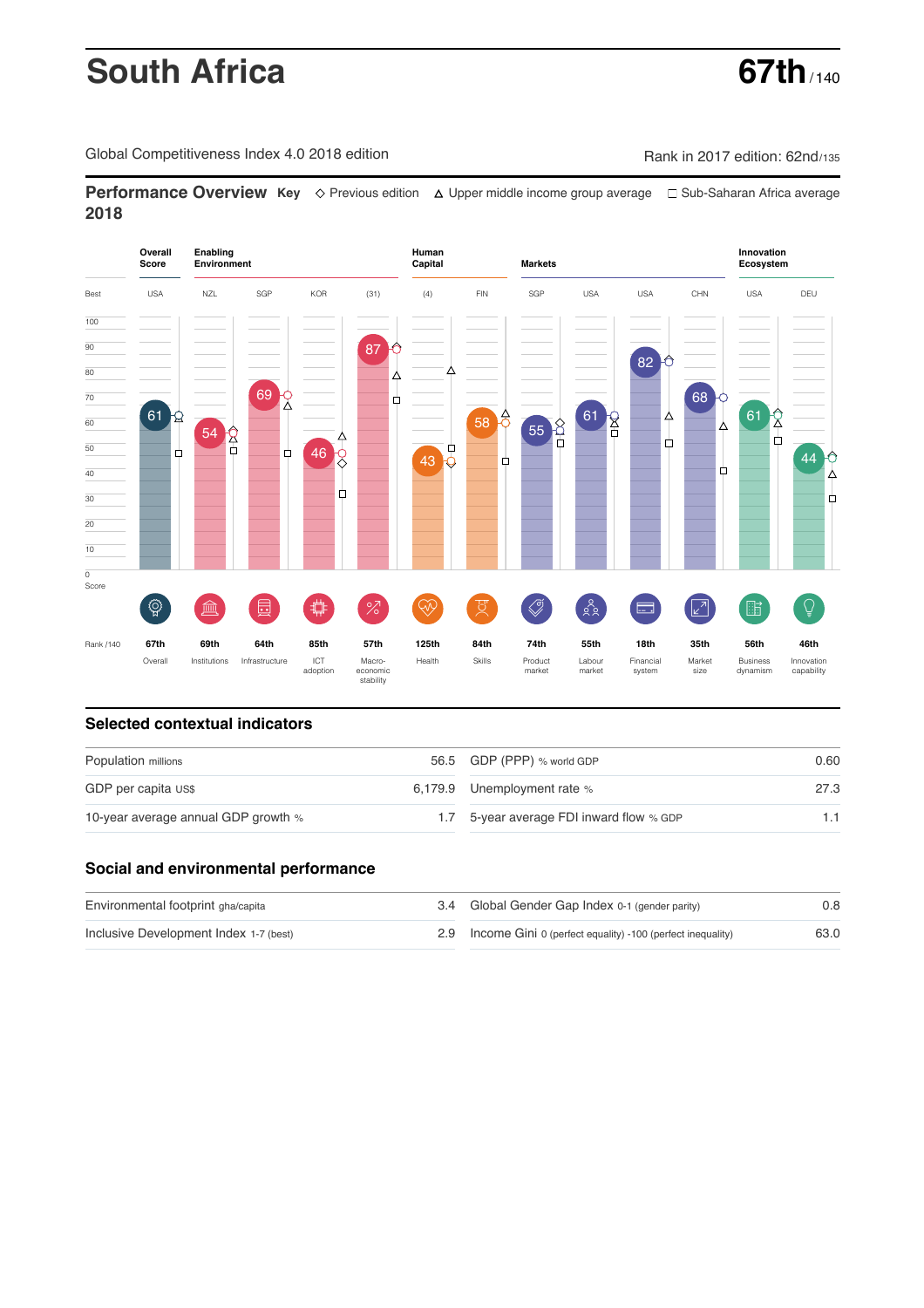### **South Africa 67th**/140

| <b>Index Component</b>                                                   | Value          | Score *                 | Rank/140 | <b>Best Performer</b>       |
|--------------------------------------------------------------------------|----------------|-------------------------|----------|-----------------------------|
| Pillar 1: Institutions 0-100 (best)                                      |                | 53.8 $\sqrt{ }$         | 69       | <b>New Zealand</b>          |
| 1.01 Organized crime 1-7 (best)                                          | 3.4            | 40.7 ↓                  | 125      | Finland                     |
| 1.02 Homicide rate /100,000 pop.                                         | 34.0           | 0.0                     | 135      | Multiple (9)                |
| 1.03 Terrorism incidence 0 (very high) -100 (no incidence)               | 97.0           | 97.0 ↓                  | 108      | Multiple (24)               |
| 1.04 Reliability of police services 1-7 (best)                           | 3.2            | 37.0 ↑                  | 119      | Finland                     |
| 1.05 Social capital 0-100 (high)                                         | 55.4           | 55.4 $\sqrt{ }$         | 37       | Australia                   |
| 1.06 Budget transparency 0-100 (best)                                    | 73.1           | $73.1 =$                | 27       | Multiple (2)                |
| 1.07 Judicial independence 1-7 (best)                                    | 4.4            | 57.0 ↓                  | 48       | Finland                     |
| 1.08 Efficiency of legal framework in challenging regulations 1-7 (best) | 3.5            | 42.3 $\sqrt{ }$         | 56       | Finland                     |
| 1.09 Freedom of the press 0-100 (worst)                                  | 20.4           | 79.6 ↓                  | 26       | Norway                      |
| 1.10 Burden of government regulation 1-7 (best)                          | 3.2            | 37.4 $\uparrow$         | 84       | Singapore                   |
| 1.11 Efficiency of legal framework in settling disputes 1-7 (best)       | 4.2            | 53.4 $\sqrt{ }$         | 40       | Singapore                   |
| 1.12 E-Participation Index 0-1 (best)                                    | 0.85           | 84.8 ↑                  | 38       | Multiple (3)                |
| 1.13 Future orientation of government 1-7 (best)                         | 3.2            | 36.5 ↑                  | 102      | Singapore                   |
| 1.14 Incidence of corruption 0-100 (best)                                | 43.0           | 43.0 $\sqrt{ }$         | 61       | New Zealand                 |
| 1.15 Property rights 1-7 (best)                                          | 4.0            | 49.2 ↓                  | 97       | Finland                     |
| 1.16 Intellectual property protection 1-7 (best)                         | 4.4            | 56.0 ↓                  | 60       | Finland                     |
| 1.17 Quality of land administration 0-30 (best)                          | 13.5           | $45.0 =$                | 83       | Singapore                   |
| 1.18 Strength of auditing and reporting standards 1-7 (best)             | 4.9            | 64.6 $\sqrt{ }$         | 55       | Finland                     |
| 1.19 Conflict of interest regulation 0-10 (best)                         | 8.0            | $80.0 =$                | 11       | Multiple (2)                |
| 1.20 Shareholder governance 0-10 (best)                                  | 6.0            | $60.0 =$                | 56       | Kazakhstan                  |
|                                                                          |                |                         |          |                             |
| Pillar 2: Infrastructure 0-100 (best)                                    |                | 68.6 $\sqrt{ }$         | 64       | Singapore                   |
| 2.01 Road connectivity index 0-100 (best)                                | 94.2           | $94.2 =$                | 5        | <b>United States</b>        |
| 2.02 Quality of roads 1-7 (best)                                         | 4.3            | 54.5 $\sqrt{ }$         | 58       | Singapore                   |
| 2.03 Railroad density km of roads/square km                              | 16.8           | $42.0 =$                | 46       | Multiple (20)               |
| 2.04 Efficiency of train services 1-7 (best)                             | 3.3            | 38.3 $\downarrow$       | 65       | Switzerland                 |
| 2.05 Airport connectivity score                                          | 106,077.2      | 63.5 $\sqrt{ }$         | 39       | Multiple (8)                |
| 2.06 Efficiency of air transport services 1-7 (best)                     | 5.3            | 71.9 ↓                  | 34       | Singapore                   |
| 2.07 Liner Shipping Connectivity Index 0-157.1 (best)                    | 37.4           | 37.4 $\uparrow$         | 44       | Multiple (4)                |
| 2.08 Efficiency of seaport services 1-7 (best)                           | 4.5            | 58.3 ↑                  | 51       | Singapore                   |
| 2.09 Electrification rate % pop.                                         | 86.3           | 86.3 ↑                  | 102      | Multiple (66)               |
| 2.10 Electric power transmission and distribution losses % output        | 8.0            | $95.8$ ↑                | 50       | Multiple (9)                |
| 2.11 Exposure to unsafe drinking water % pop.                            | 20.1           | 81.5 $\sqrt{ }$         | 95       | Multiple (23)               |
| 2.12 Reliability of water supply 1-7 (best)                              | 4.3            | 55.2 $\sqrt{ }$         | 93       | Switzerland                 |
| Pillar 3: ICT adoption 0-100 (best)                                      |                | 46.1 ተ                  | 85       | Korea, Rep.                 |
| 3.01 Mobile-cellular telephone subscriptions /100 pop.                   | 162.0          | $100.0 =$               | 9        | Multiple (68)               |
| 3.02 Mobile-broadband subscriptions /100 pop.                            | 70.0           | n/a                     | 66       | <b>United Arab Emirates</b> |
| 3.03 Fixed-broadband Internet subscriptions /100 pop.                    | 3.0            | $6.0 \text{ } \uparrow$ | 99       | Switzerland                 |
| 3.04 Fibre Internet subscriptions /100 pop.                              | 0.2            | n/a                     | 83       | Korea, Rep.                 |
| 3.05 Internet users % pop.                                               | 54.0           | 54.0 ↑                  | 78       | Iceland                     |
|                                                                          |                |                         |          |                             |
| ℅<br>Pillar 4: Macroeconomic stability 0-100 (best)                      | $\overline{a}$ | 86.7 ↓                  | 57       | Multiple (31)               |
| 4.01 Inflation annual % change                                           | 5.8            | 95.0 $\sqrt{ }$         | 106      | Multiple (74)               |
| 4.02 Debt dynamics 0-100 (best)                                          | 78.3           | 78.3 ↓                  | 58       | Multiple (36)               |
| Qiy<br>Pillar 5: Health 0-100 (best)                                     |                | 43.2 ↑                  | 125      | Multiple (4)                |
| 5.01 Healthy life expectancy years                                       | 53.8           | 43.2 ↑                  | 124      | Multiple (4)                |
| 섯<br>Pillar 6: Skills 0-100 (best)                                       | $\overline{a}$ | 58.4 ↑                  | 84       | <b>Finland</b>              |
| 6.01 Mean years of schooling Years                                       | 10.3           | $68.6 =$                | 53       | Finland                     |
| 6.02 Extent of staff training 1-7 (best)                                 | 4.2            | 52.8 $\sqrt{ }$         | 55       | Switzerland                 |
| 6.03 Quality of vocational training 1-7 (best)                           | 3.7            | 44.5 ↑                  | 98       | Switzerland                 |
| 6.04 Skillset of graduates 1-7 (best)                                    | 3.8            | 47.5 ↑                  | 85       | Switzerland                 |
| 6.05 Digital skills among population 1-7 (best)                          | 3.5            | 41.0 ↑                  | 116      | Sweden                      |
| 6.06 Ease of finding skilled employees 1-7 (best)                        | 4.0            | 50.3 ↑                  | 77       | <b>United States</b>        |
| 6.07 School life expectancy Years                                        | 13.4           | $74.5 =$                | 78       | Multiple (9)                |
| 6.08 Critical thinking in teaching 1-7 (best)                            | 3.2            | 37.5 个                  | 78       | <b>United States</b>        |
| 6.09 Pupil-to-teacher ratio in primary education Ratio                   | 30.3           | $49.2 =$                | 107      | Multiple (6)                |